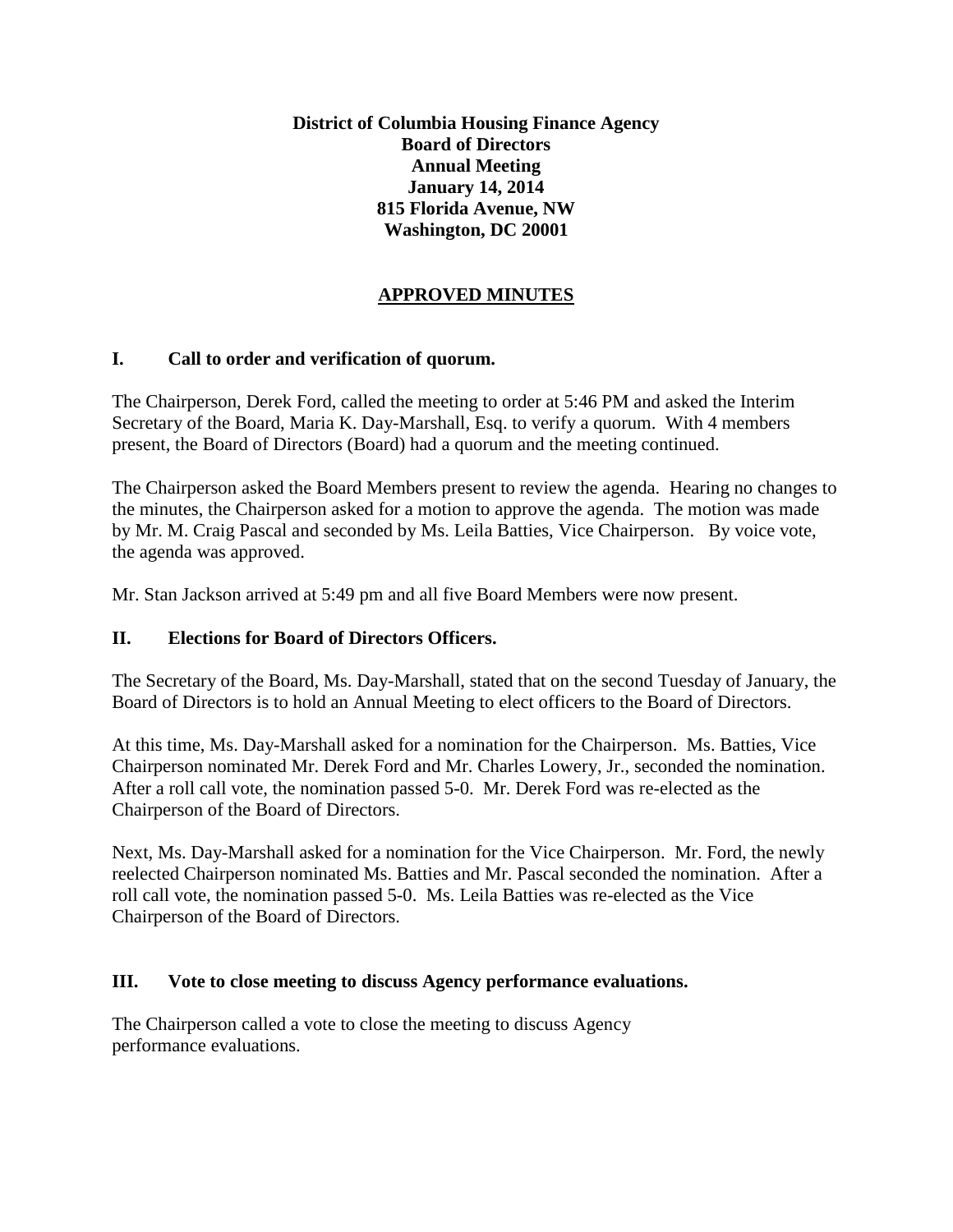Pursuant to the District of Columbia Administrative Procedure Act, the Chairperson of the Board of Directors will call a vote to close the meeting in order to discuss the appointment, employment, assignment, promotion, performance evaluation, compensation, discipline, demotion, removal, or resignation of government appointees, employees, or officials. An open meeting would adversely affect the performance evaluation considerations related to the Agency. (D.C. Code §2-405(b)(10)).

A motion was made by Ms. Batties, Vice Chairperson and seconded by Mr. Jackson. The Chairperson moved the meeting into a closed session.

## **IV. Re-open meeting**

The Chairperson reopened the meeting at 6:13 pm.

At this time, Mr. Pascal asked to address the Board of Directors. Mr. Pascal stated that he was recently promoted and that he hopes that his new role will not impact his participation as a Board Member. Mr. Pascal will do his best to arrange his schedule around Board of Directors meetings.

## **V. Interim Executive Director's Report.**

The Interim Executive Director, Ms. Day-Marshall updated the Board of Directors on the following items.

- 1. HomeSaver Program The program is winding down and a Press Release stating this and discussing the program's success will be distributed at the Mayor's Bi-Weekly Press Briefing.
- 2. Parkway Overlook Update
	- a. The Notice of Default and Acceleration was transmitted to the borrower on January 7, 2014. The auction will occur in approximately 60 days.
	- b. A letter was sent to the U.S. Department of Housing and Urban Development disagreeing with HUD's analysis of the appraised value and the Agency is awaiting a response. As a note, the Agency used a HUD approved appraiser to perform the appraisal used in the Final Claim submission to HUD.
	- c. A Vacant Property Exemption request was made to the Department of Consumer and Regulatory Affairs (DCRA) for the FY14 tax period and the Agency is awaiting a response.
	- d. A response was sent to Congresswoman Eleanor Holmes Norton regarding her request for a status update on Parkway Overlook.
	- e. The Agency is reviewing a draft Right of Entry agreement between DC WASA and the Agency. The Right of Entry agreement will be executed in the near future.